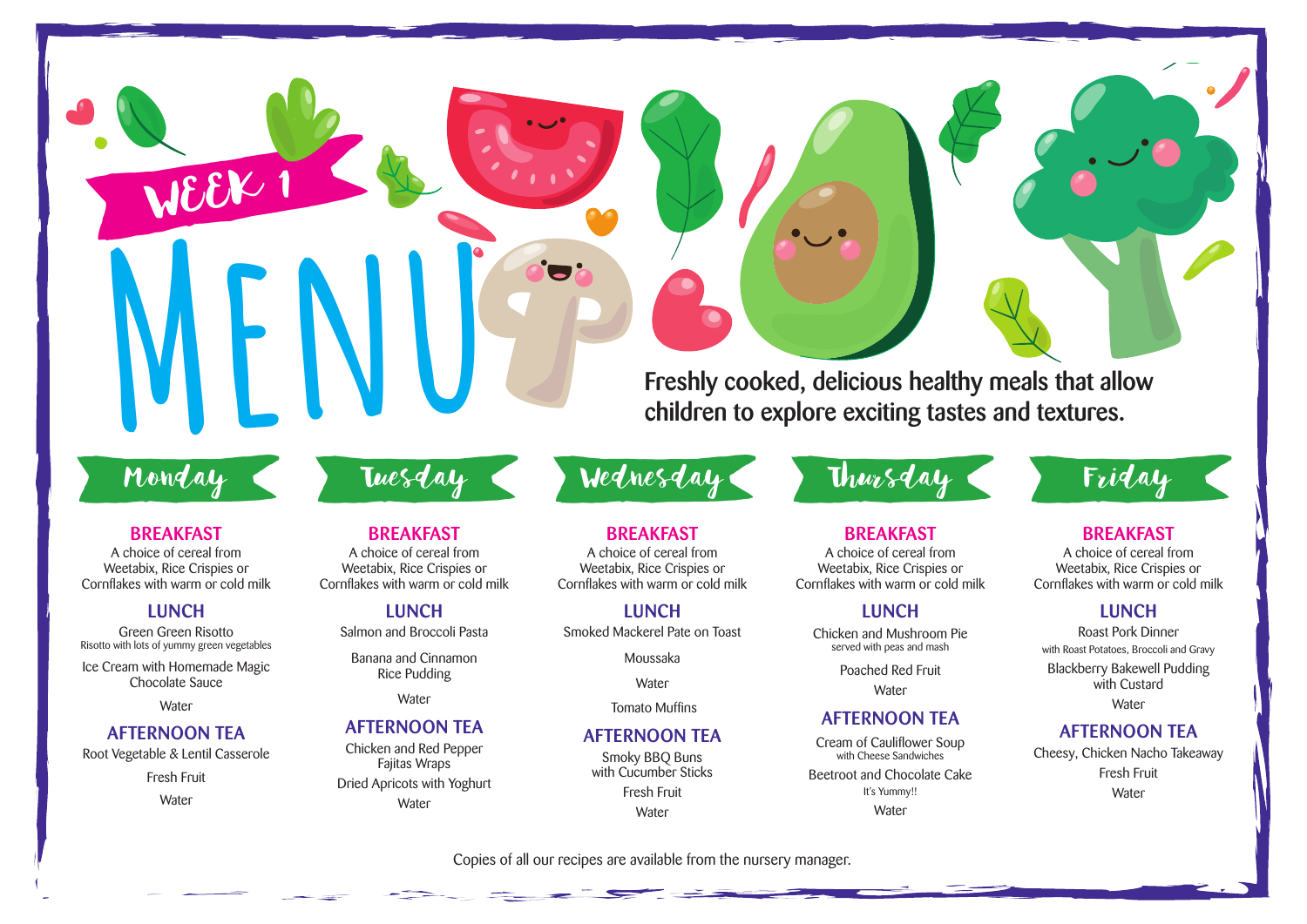Freshly cooked, delicious healthy meals that allow<br>children to explore exciting tastes and textures. **children to explore exciting tastes and textures.**

# Monday

BWEEK 2

#### **BREAKFAST**

A choice of cereal from Weetabix, Rice Crispies or Cornflakes with warm or cold milk

#### **LUNCH**

Cauliflower Cheese Spaghetti

Crunchy Cornflake Tart

**Water** 

#### **AFTERNOON TEA**

Minty Pea and Potato Soup with French Bread

Fromage Frais

**Water** 

# **BREAKFAST**

A choice of cereal from Weetabix, Rice Crispies or Cornflakes with warm or cold milk

# **LUNCH**

Hoisin Chicken and Rice

Jam Sandwich Pudding with Ice Cream

**Water** 

# **AFTERNOON TEA**

Pizzadilla Selection of Fresh Fruit **Water** 

A choice of cereal from Weetabix, Rice Crispies or Cornflakes with warm or cold milk

**BREAKFAST**

**LUNCH** Selection of Vegetable Sticks

Spanish Fish Pie

**Water** 

# **AFTERNOON TEA**

Chicken and Salad Wraps

Zesty Avocado and Lime Cake

**Water** 

# Tuesday Wednesday Bursday Friday

**BREAKFAST**

A choice of cereal from Weetabix, Rice Crispies or Cornflakes with warm or cold milk

#### **LUNCH**

Creamy Sausage and Mushroom Pasta Bake

Roasted Pears with Custard

**Water** 

# **AFTERNOON TEA**

Bacon Badger with low sugar, low salt baked beans Selection of Fresh Fruit **Water** 

# **BREAKFAST**

A choice of cereal from Weetabix, Rice Crispies or Cornflakes with warm or cold milk

### **LUNCH**

Melon and Ham Fingers

Roast Chicken Dinner with all the trimmings

**Water** 

# **AFTERNOON TEA**

Pasta Twist Salad

Crispy Rice Cookies

**Water**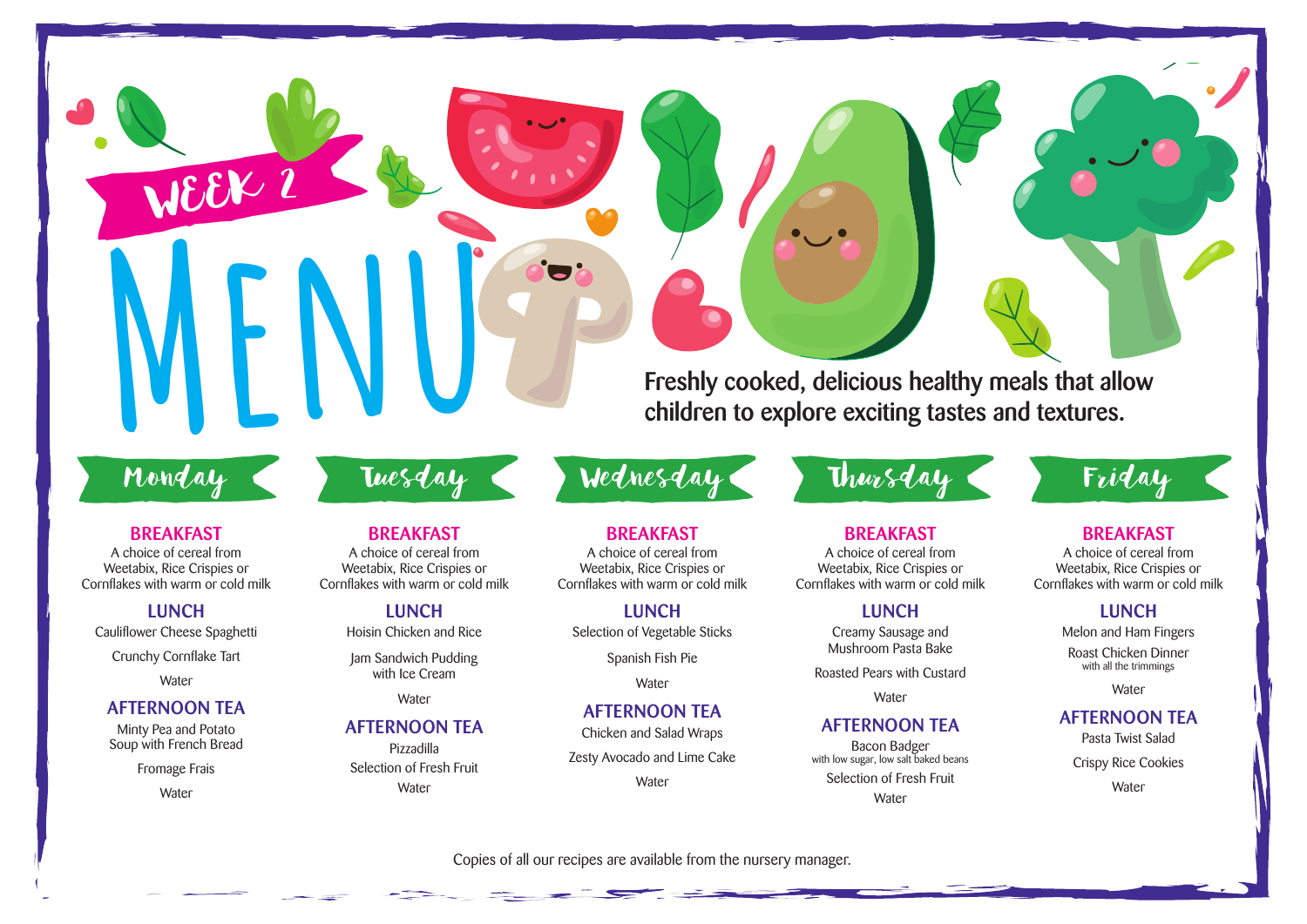Freshly cooked, delicious healthy meals that allow<br>children to explore exciting tastes and textures. **children to explore exciting tastes and textures.**

# Monday

WEEK 3

#### **BREAKFAST**

A choice of cereal from Weetabix, Rice Crispies or Cornflakes with warm or cold milk

#### **LUNCH**

Magnificent Mash with Cheese and Leeks

Greek Yoghurt with Honey and Fresh Fruit

**Water** 

#### **AFTERNOON TEA**

Beany, Bean Chilli Fresh Fruit **Water** 

# **BREAKFAST**

A choice of cereal from Weetabix, Rice Crispies or Cornflakes with warm or cold milk

### **LUNCH**

Chinese Prawn Cracker

Sweet Orange Chicken with Broccoli

**Water** 

### **AFTERNOON TEA**

Tuna Sandwiches on Wholemeal Bread

Chunky Monkey Cake

Water

# **BREAKFAST**

A choice of cereal from Weetabix, Rice Crispies or Cornflakes with warm or cold milk

# **LUNCH**

Caribbean Lamb Hot Pot

Lemon and Ginger Crunch Tart

**Water** 

# **AFTERNOON TEA**

Egg Mayo Bruschetta

Fresh Fruit

**Water** 

# Tuesday Wednesday Bursday Friday

# **BREAKFAST**

A choice of cereal from Weetabix, Rice Crispies or Cornflakes with warm or cold milk

#### **LUNCH**

Toasted Naan Fingers with Minty, Yoghurt Dip

Fish Curry with Rice **Water** 

# **AFTERNOON TEA**

Chicken and Vegetable Soup Sweet Potato and Ginger Cake **Water** 

# **BREAKFAST**

A choice of cereal from Weetabix, Rice Crispies or Cornflakes with warm or cold milk

# **LUNCH**

Roast Pork Sausages with Mash, Peas and Onion Gravy Bananas and Custard

**Water** 

## **AFTERNOON TEA**

Pizza with our favourite toppings!

Fresh Fruit

**Water**